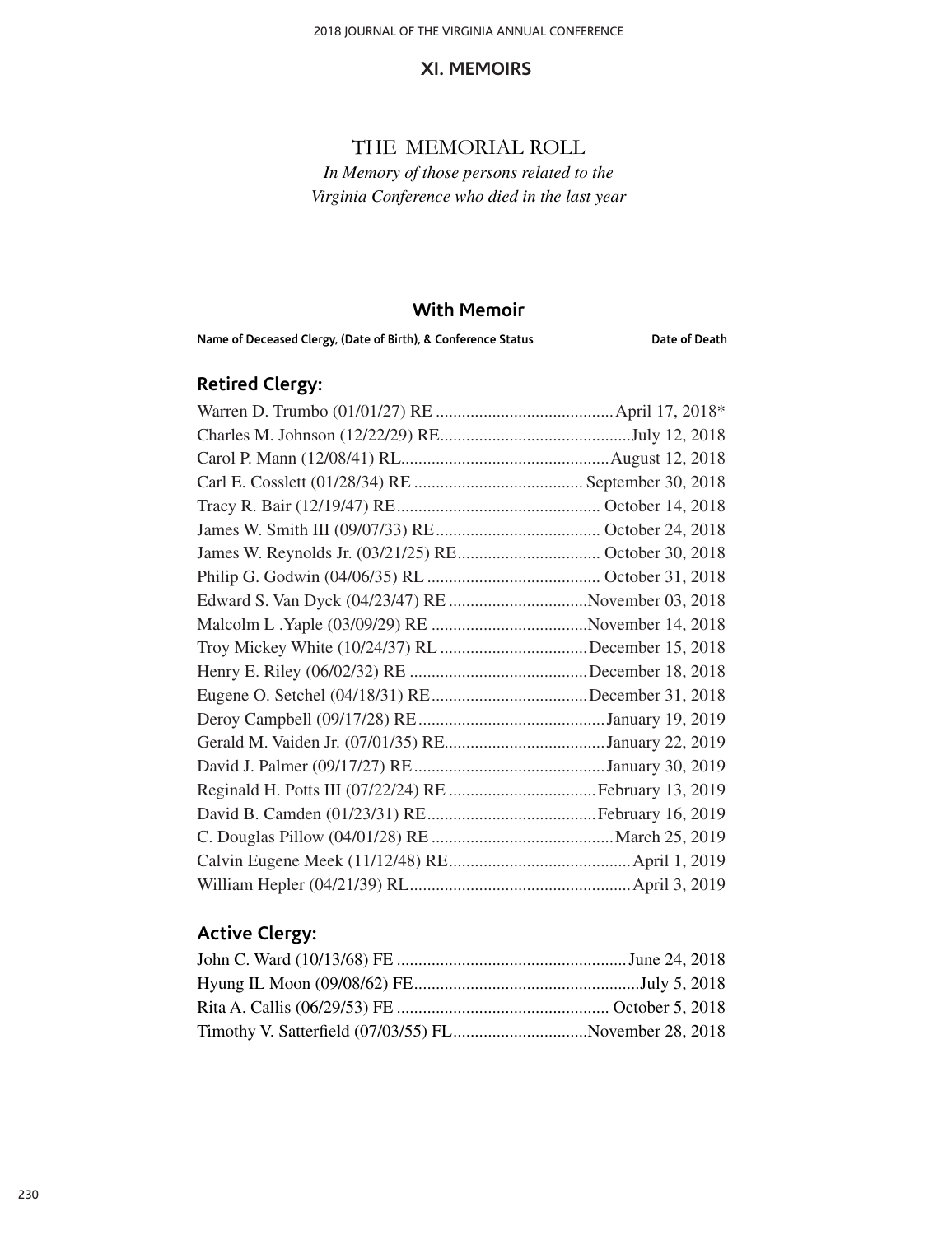#### **Key to Conference Status Abbreviations:**

- RE Retired Elder RA Retired Associate Member RD - Retired Deacon FD - Deacon in Full Connection RL - Retired Local Pastor RB - Retired Bishop PE - Provisional Elder PL - Part-time Local Pastor PD - Provisional Deacon FL - Full-time Local Pastor
- RDM Retired Diaconal Minister FE Full Elder

RP - Retired Probationary/Provisional Member

### **Without Memoir**

**Name of Deceased Spouse and (Related Clergy's Name) Date of Death**

# **Spouses of Clergy:**

| Susan L. Culpepper (Rev. Robert K. Culpepper)  June 08, 2018 |  |
|--------------------------------------------------------------|--|
|                                                              |  |
|                                                              |  |
| Frank A. Fender (Rev. Judith G. Fender) October 14, 2018     |  |
| Betty Wadsworth (Rev. Anthony Wadsworth) November 04, 2018   |  |
|                                                              |  |
|                                                              |  |
|                                                              |  |
|                                                              |  |
|                                                              |  |
|                                                              |  |

# **Spouses of Deceased Clergy:**

| Gwendolyn Ruckman (Rev. Lee Van Ruckman)  May 20, 2018*      |  |
|--------------------------------------------------------------|--|
|                                                              |  |
| Len Elizabeth Scott (Rev. Frederick Scott)August 04, 2018    |  |
| Irene Comer Guill (Rev. Charles Comer) August 09, 2018       |  |
|                                                              |  |
|                                                              |  |
| Betty F. Goodson (Rev. Anderson Goodson) October 05, 2018    |  |
| Carole Hindman (Rev. William Hindman) October 08, 2018       |  |
|                                                              |  |
|                                                              |  |
|                                                              |  |
|                                                              |  |
| Dorothy Chidester (Rev. Augustus Chidester) January 20, 2019 |  |
|                                                              |  |
|                                                              |  |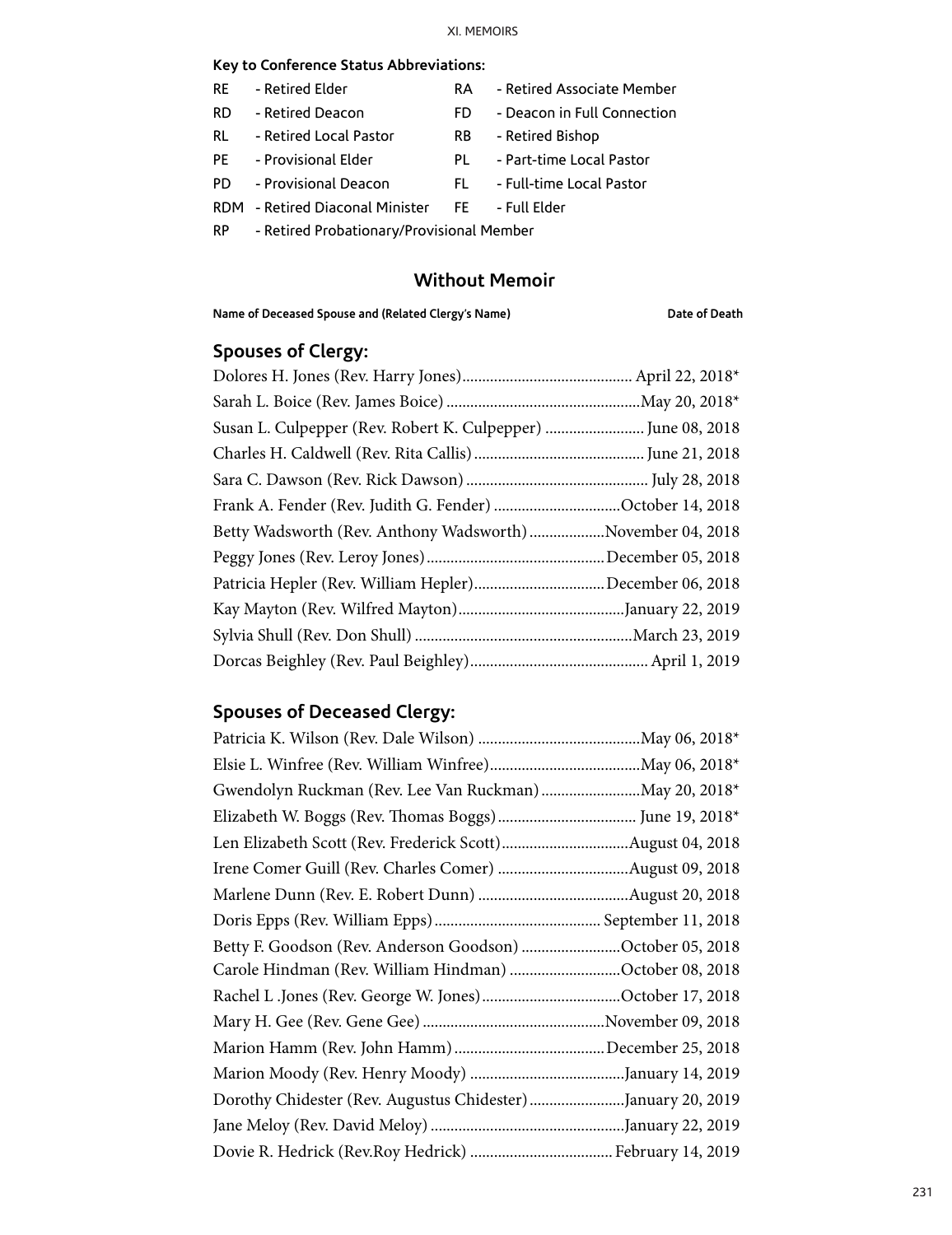James Myers (Rev. Jane Myers)....................................................March 12, 2019 *\*Not Reported at 2018 A. C. Updated 04/15/2019*

#### **Lay Members**

*of the 2018-2019 Annual Conference who have died in the last year*

*Updated 05/20/2019*



**TRACY R. BAIR 1947 - 2018**

The Rev. Tracy R. Bair lived a life of love, wry humor, and persuasive speaking. Persuasion was an essential skill first learned by trial and error as the younger brother to two sisters. Tracy earned his B.S. in Math and Computer Science and was in Army ROTC at Oklahoma State University. At OSU, he met "my love," Karen L. Wills, and they married in August of 1968. Tracy's more than 20 years of service in Military Intelligence with the U.S. Army dotted the globe. He and Karen were committed to raising their children, Wendy (John) Christianson and Jeff Bair with a sense of adventure and a feeling of home wherever they were.

Tracy received his Master of Computer Science from American University and his Master of Divinity from Wesley Theological Seminary, both in Washington, DC. After retiring from the Army, he worked in the computer security field. Tracy was an ordained clergy member of the Virginia Annual Conference and served Liberty/Bealeton and Royal Heights/Joplin, MO. Under Tracy's leadership, RHUMC was a point of immediate care, response and distribution of help and supplies after the 2011 Joplin tornado.

Tracy loved projects — woodworking and building just about anything. He loved fishing, boating and conversation with his grandchildren: Anna, Megan, Parker, Lauren, and Beatrice. He was a LOUD and devoted OSU fan. He inspired a shared passion for running; family and friends would often run in events together. He loved his family and told them so, well and often.

### **RITA A. CALLIS 1953 - 2018**

Rita served as a United Methodist minister for 40 years, beginning with her first church in Northumberland County and her most recent appointment at Lakeside United Methodist Church in Henrico. She also served as superintendent for the Farmville District. Lovingly referred to as "Rev. Rita," she devoted her life to the church and to her community through teaching, counseling and pastoral care.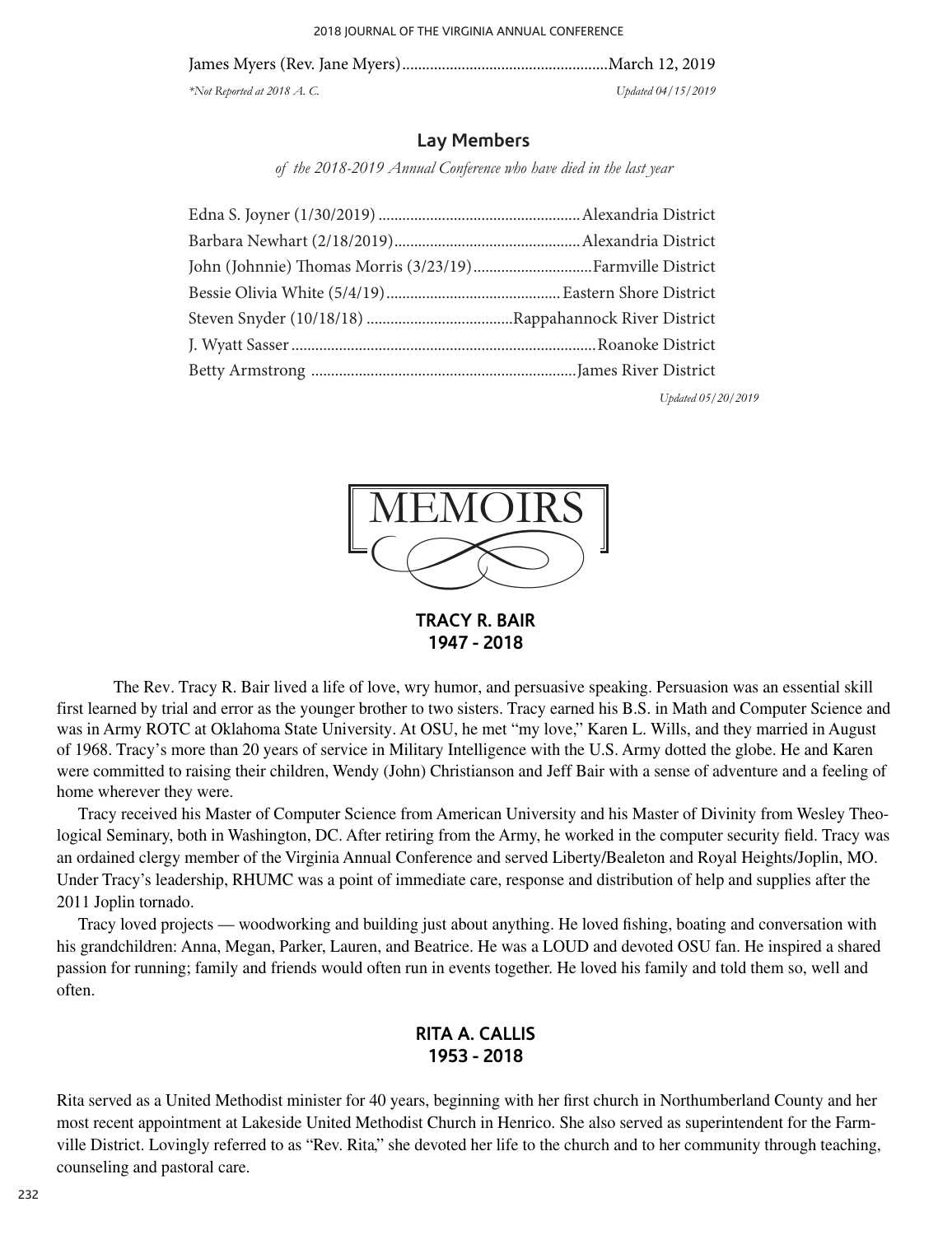#### **DAVID B. CAMDEN 1931 - 2019**

Dave was called to the ministry in 1953, starting in the Southern Baptist denomination. In 1968, he moved to The United Methodist Church where he served until his retirement in 1993.

### **DEROY CAMPBELL 1928 - 2019**

Deroy always reminded us that his education began at Cool Branch School in Penhook, VA. He was a graduate of Climax High School, Ferrum Jr. College and Randolph-Macon College. He began his career as a teacher/principal in Franklin County at Dudley Elementary. Deroy proudly served in the Army from 1952-54. He attended Duke University Divinity School and then joined the Virginia United Methodist Conference. He began his ministry at the Axton Charge in Henry County. He served in numerous United Methodist churches throughout the state. Deroy received his Masters Degree from Virginia Tech and became a professor at Ferrum College in 1966 teaching Sociology. However, he continued serving in the United Methodist Church and ended his ministry at Flint Hill UMC, Burnt Chimney UMC and Mount Bethel UMC. He retired in 1992 after 38 years of service.

Deroy made a major impact on many people during his life and will truly be missed by all.

### **CARL E. COSSLETT 1934 - 2018**

Carl was a member of the Virginia United Methodist Conference, and Pastor Emeritus of Trinity United Methodist Church in Chesterfield, VA. Carl also served as chaplain for the Petersburg Fire Department.

### **PHILIP G. GODWIN 1935 - 2018**

Philip was a dedicated pastor who loved his Lord. Philip was born and raised in Hunting Creek, VA. He loved fishing and duck hunting on the Eastern Shore. After graduating from Parksley High School, he served in the U.S. Air Force with the Military Police. He was commissioned as a Virginia State Trooper, serving 13 years, and was employed with Virginia Power for 20 years, as an investigator.

He was with the Virginia Conference of the United Methodist Church as a pastor, while attending and graduating from Wesley Theological Seminary. He served Union United Methodist Church, Sign Post United Methodist Church, Onley United Methodist Church and Parksley Baptist Church, all on the Eastern Shore; Welcome Grove Baptist Church in Warsaw, VA; and Mount Pleasant Baptist Church in Colonial Heights, VA.

He was a Master Mason for 50 years, Potentate of Acca Shrine in 1990, and Grand Chaplain in the Grand Lodge of Virginia, 2005 and 2018.

#### **WILLIAM HEPLER 1939 - 2019**

Bill was born on April 21, 1939, in Charleston, S.C., to J. Edwin Hepler and Hildred J. Hepler. He grew up in Allegheny County, Va., graduating from Covington High School. He was a Navy veteran, graduate of VPI and SU, and graduate of UVA, where he achieved a Master's Degree in Education. He also held a Master's of Divinity from Duke University.

He began his career after the military by teaching in Patrick County and later in Rockbridge County. After he received his Master's in Education he started working at the Natural Bridge Learning Center until his retirement from the Virginia Department of Corrections.

Bill was a local pastor with The United Methodist Church for many years in Rockbridge County, Orange County and Louisa County.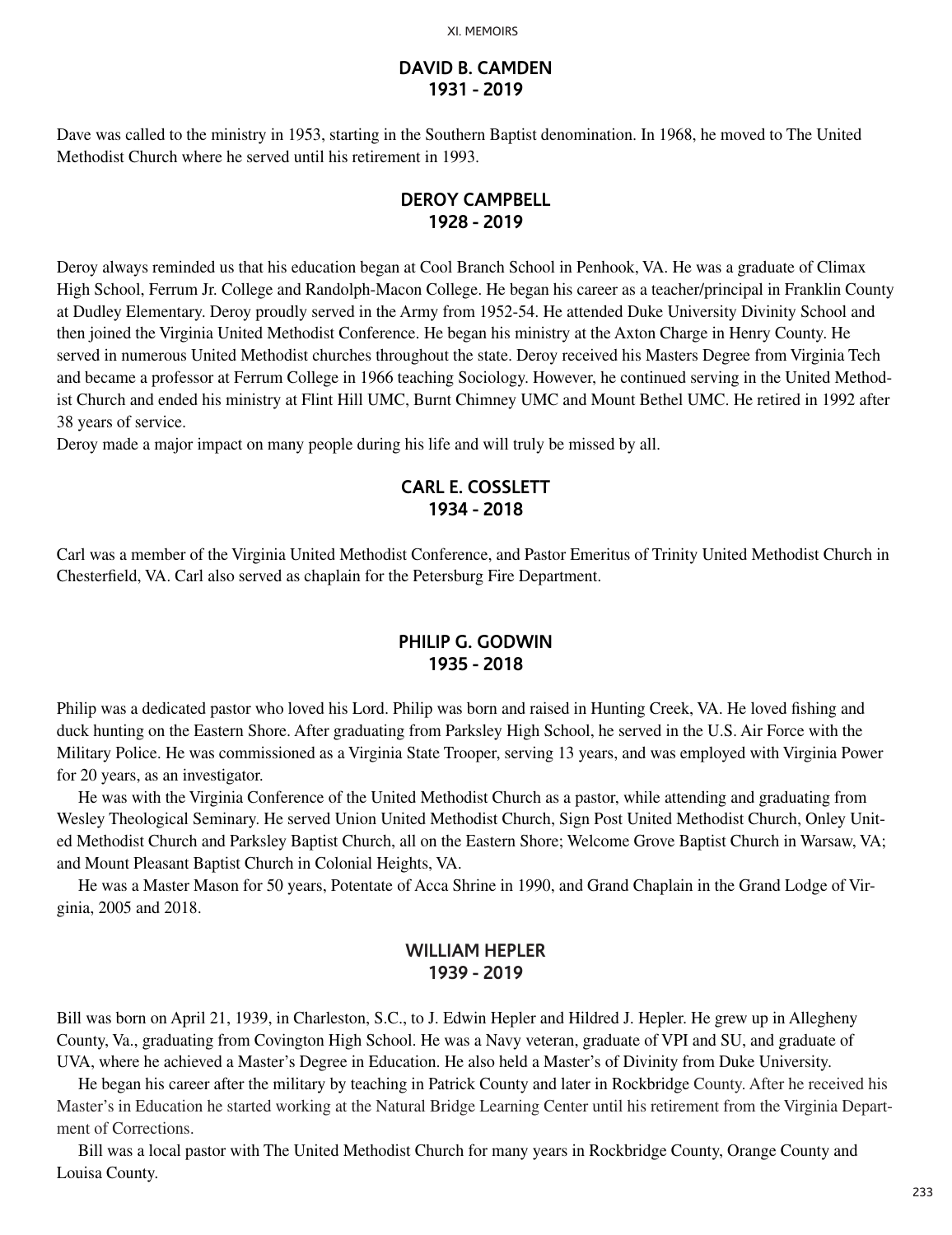#### **CHARLES M. JOHNSON 1929 - 2018**

LTC Charles Mitchell "Mike" Johnson USA CHC (Ret.) passed quietly after a long illness on July 12, 2018. Mike was born in Tampa, Florida, to Louise and George Norman Johnson. In his 88 years he faithfully served God and country as a U.S. Army Chaplain and United Methodist minister. He earned an undergraduate degree from Clemson, a ministry degree from Emory and an MBA from Syracuse University. After his first charge in Port Royal, SC, and a full Army career as a chaplain, including service in Germany, Korea, and Vietnam, he served as administrator for Virginia United Methodist Homes in Richmond and on the Eastern Shore. Mike is predeceased by his first wife, Jean, and daughter, Susan. A devoted family man, Mike is survived by his second wife, Alice, and four children, Jean, Holly, Mitchell, and Ed. He is also survived by eight grandchildren and four great-grandchildren, his sister Mary Louise and sister-in-law, Grethe. Mike and Alice settled in Annapolis, Md. in 2001 and spent their time traveling, gardening, and enjoying the Annapolis community, volunteering at the Maryland State Archives, the National Archives and Anne Arundel Medical Center. LTC Johnson was buried at Arlington National Cemetery on 21 March 2019.

*– Holly Johnson*

### **CAROL P. MANN 1941 - 2018**

Always a faithful servant of the Lord, Carol felt called to the ministry after her retirement from the Social Security Administration in 2000. She went on to become a licensed local pastor for the United Methodist Church serving until 2012.

### **CALVIN EUGENE MEEK 1948 - 2019**

Gene, as he was affectionately known, was born in Staunton, Va., to William G. Meek and Minnie Stockdale Meek. In 1977, he married Sue Ann Meek, the love of his life and mother to their two children, Jonathan and Sarah. Gene met Sue Ann on a blind date arranged by a fellow minister, and they were married eight months later.

Early in his life, Gene found deep faith and cultivated his love of the Gospel of Jesus Christ at Fishersville United Methodist Church. He received his call to ministry while attending there. After graduating from Emory and Henry College and obtaining a Master of Divinity from Emory University, he began a 40-year ministry serving nine congregations across the Virginia Conference.

Gene was a wonderful blend of Christian, husband, father, pastor and friend. These aspects of his life were intricately woven together to form a cohesive fabric of person and pastor. His smile and sense of humor endeared him to many. Gene never left his pastoral image behind and sharing the good news of Jesus Christ was his greatest joy! Gene will long be missed and remembered as a fierce friend devoted to his family and one who loved our Lord!

### **HYUNG IL MOON 1962 - 2018**

Hyung Il Moon studied vocal performance at Seoul National University and won the prestigious Dong-a Music Competition in 1988. After completing further training at Mannes School of Music in New York, he built an active career in the United States and performed with numerous operas. Sensing a call to ordained ministry, he entered Drew Theological School in 1999 was eventually ordained an elder of the United Methodist Church in 2008. He currently served as pastor of Susanna Wesley United Methodist Church in Gloucester, Virginia.

He was a pastor of Korean United Methodist Church of Greater Washington and subsequently served Prince Edward Charge in Farmville, Epworth United Methodist Church in Norfolk, and Urbanna United Methodist Church. In addition to his warmth, ready laughter and compassion, he generously shared his gift of music throughout his pastoral ministry. His repertoire ranged from beloved hymns and worship music to his old favorites by Schubert. He was a veteran of ROK Army Special Forces.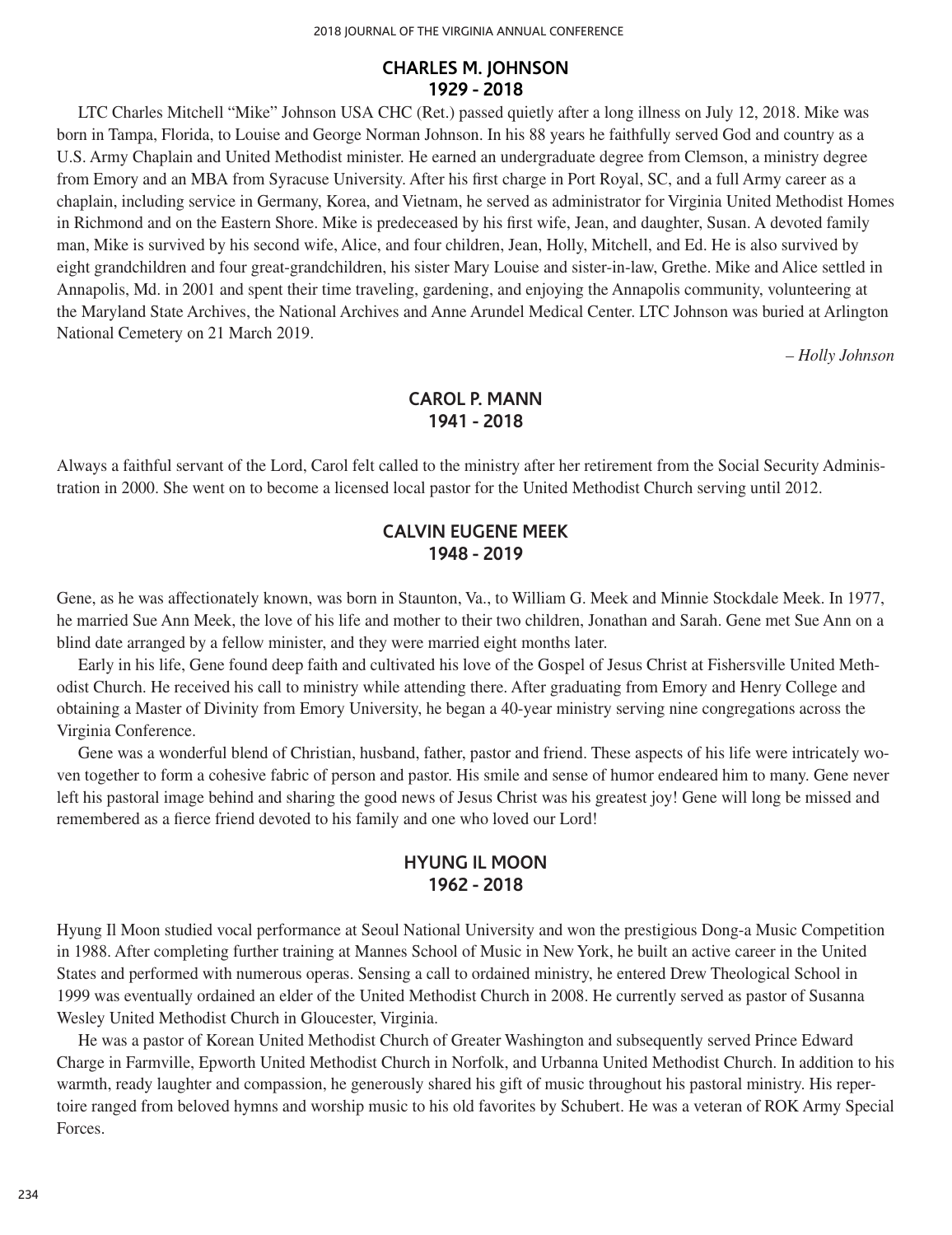### **DAVID J. PALMER 1927 - 2019**

A much beloved pastor, friend, and family man, Dr. Palmer served churches in the Illinois and Virginia Conferences in various capacities for more than 50 years. A life-long educator, he served as Dean of Student Education Services at West Virginia Institute of Technology and Dean of Student Personnel Services at Lord Fairfax Community College. His passion for education continued in service to church and community through work and leadership on many boards, agencies and committees. In retirement, he served as chaplain of the Brosville Volunteer Fire Department as well as being very active in St. Luke's United Methodist Church in Danville.

Born in Rantoul, Illinois, Dr. Palmer was educated in the public schools in his hometown. Following his appointment to the Merchant Marine Academy, he served as a Deck Officer USNR in all three theaters during World War II. Subsequently, he received Bachelor and Master of Arts degrees from the University of Illinois, a Master of Divinity degree from Christian Theological Seminary, and a Doctorate from Indiana University.

### **C. DOUGLAS PILLOW 1928 - 2019**

The Rev. C. Douglas (Doug) Pillow went with Christ on March 25, 2019 and is now with his family and friends in heaven. He was in ministry for more than half a century, and it can truthfully be said that Doug loved the Lord with all his heart, mind, soul and strength and also his family, neighbors, friends and members of his congregations.

He served many different churches on the Lynchburg District of The United Methodist Church: Motley, Hickory Grove, Mt. Olivet, Wilson, Tyreeanna, Timberlake, Centenary, Amelon and Peakland UMC. He also served at Warwick Memorial in Newport News, Kenwood in Petersburg, Mt. Vernon in Danville and Madison Heights Christian Church, as interim pastor in Madison Heights. He had most recently served at Court Street UMC in downtown Lynchburg for several years during retirement.

Born April 1, 1928 in Campbell County, Doug was the son of the late Charlie and Della Trent Pillow. His daughter Dona Pillow Forehand, two brothers, two sisters and sister-in-law predeceased him. He is survived by his wife Eleanor Smith Pillow. The two met at a Halloween youth party at Parkview UMC in Lynchburg. Eleanor has said that Doug followed her around the party until he finally got her attention. The pair shared the same birthday, April 1, made the same date their anniversary and were married almost 71 years.

They had two children: Dona (Jimmy Forehand II) and Richard D. Pillow (Amy Blanks Pillow); four grandchildren: James Forehand III (Kasey), Sarah Forehand, the Rev. Patrick S. Pillow and Madeline C. Pillow; and two great-grandchildren: Brenna and Nolyn Forehand.

Doug served on many boards and committees within the Virginia Conference during his ministry. He chaired the Committee on Evangelism as well as serving on the Board of Ordained Ministry and the Council on Ministries to name a few. He graduated from Lynchburg College with a Bachelor's in Religion and Sociology. It was a privilege and honor for him to be selected to serve as the president of the Alumni Association for the college, now university, of Lynchburg.

Doug was faithful in ministry and in partnership with others around him whether it was with Eleanor or other clergy and lay members. He had overwhelming pride that his grandson Patrick is following in his footsteps of ministry.

### **REGINALD H. POTTS III 1924 - 2019**

Reg served as a pastor for 40 years at various churches in the Virginia Conference of The United Methodist Church.

### **JAMES W. REYNOLDS Jr. 1925 - 2018**

The Rev. James W. Reynolds Jr. (1925-2018) faithfully served in the ministry of The United Methodist Church for 76 of his 93 years. It was the great work and primary focus of his life. To his colleagues in the church, he was known as particular and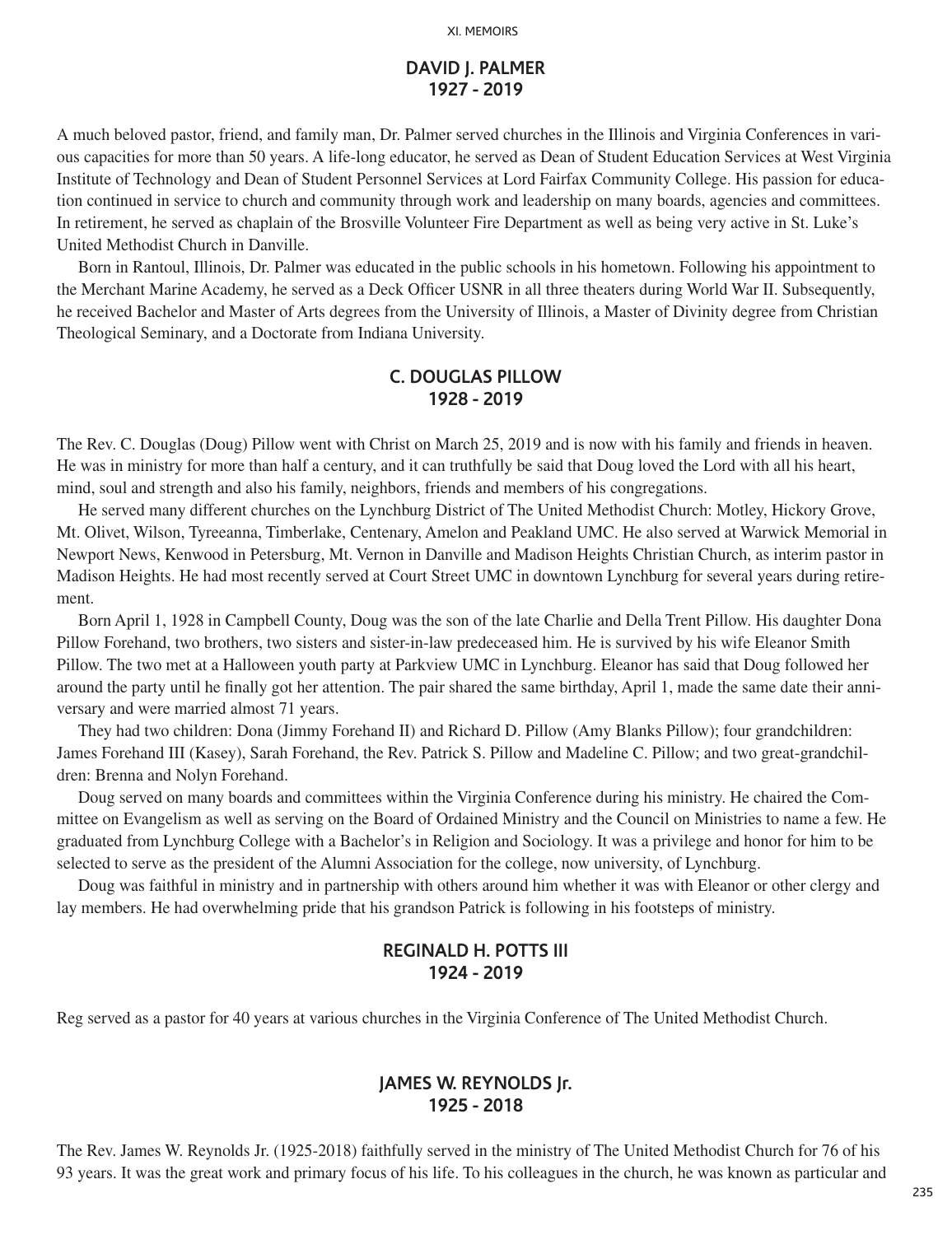exacting, with an eye for detail and a deep integrity. He was a voice for Civil Rights during a time when such voices were unpopular. He believed deeply in the church and stayed active long into his retirement. He was steadfast in his call and disciplined in his faith.

To his family, he was also known as particular and exacting — we are who we are, afterall. His family also enjoyed his mischievous sense of humor: you could count on a twinkle in his eye and an impeccable sense of timing when delivering subtle one-liners. A proud Virginian, he passed on his pride in his home state to his family. Inimitably himself, you might say he passed along a steadfastness of character, as well. His sons, grandchildren and other family remember fondly the gleam in his eye and his love for the proper names of things. We trust that he is now with the Maker who knows and calls his proper name.

### **HENRY E. RILEY, Jr. 1932 - 2018**

Henry E. Riley Jr. departed this earth on December 18, 2018, and joined the Heavenly Hosts! Henry graduated from Randolph-Macon College in 1957 and The Divinity School of Duke University in 1961. He became a pastor in 1955 and served churches and held pastorates for 56 years, including District Superintendent in the Farmville District.

### **TIMOTHY V. SATTERFIELD 1955 - 2018**

Timothy Satterfield received his Masters of Divinity at John Wesley College and was currently serving multiple United Methodist churches in Martinsville. He previously served as associate pastor of People's Memorial Christian Church in Burlington, a plant church; Grace Fellowship in Raleigh; Trinity Friends Church in Martinsville; and Faith Wesleyan Church in Greensboro.

### **EDWARD S. VAN DYCK 1947 - 2018**

The Rev. Edward "Ned" S. Van Dyck passed into the arms of his Savior, Jesus, on Saturday, November 3, 2018, in Harrisonburg, Va. He was born April 23, 1947, in Hampton, Va., a son of Frank H. Van Dyck Jr., and Elisabeth DeBose White, and is survived by wife Carolyn, children Kate (Eugene) and Tim (Lucia), grandchildren, Jed, Mellie, and Winnie, and sister, Leila.

Ned served in the U.S. Navy, attended Pfeiffer University, Virginia Tech and received his divinity degree from Emory. He spent 33 years serving the Virginia Conference, beginning in 1979 at Wesleyan Acres, and then was associate at Chester, senior pastor at Salem (Danville), Dinwiddie, Memorial (Charles City), First (Broadway), Wachapreague-Quinby, Hallwood-Sanford-Saxis, Grace (Roanoke), Mt. Crawford, Amissville, and Lindham-Markham. Ned especially loved living and serving on the Eastern Shore.

Ned retired in 2010 and he and Carolyn settled in Bridgewater and became active in Bridgewater UMC. He was in the church choir and preached some. He was the voice behind "Tater Grump" in a Christmas Eve puppet show, 2014.

Ned loved music and was church organist at Second Presbyterian Church, Staunton, for two years before entering the ministry. He read several papers daily, and watched news programs, as he had strong feelings about the US political climate; he believed in equality and justice for all. Ned was a strong preacher and loved to make his point. He also had a great sense of humor, though very dry and not always understood. Ned is remembered for these and many other things, and we are glad he was part of our lives.

### **JOHN C. WARD Jr. 1968 - 2018**

John Carl Ward Jr. was born, 10/13/68, in WV. He attended Marshall University in Huntington, WV, after graduation from Hamlin High in 1987. His calling for the ministry came, and he attended Nazarene Bible College, earning his Associates, becoming an Elder with the Nazarenes. He pastored Nazarene churches until 2003, ending in Christiansburg, VA. He married his first wife, Sherry, and they adopted Makayla in 1999.

In 2001, Sherry's passing prompted John to pray about becoming a United Methodist pastor. His first appointment was in Charlottesville, VA in 2003. He married Kathleen Erikson in 2004. He pastored 10 churches while serving the Virginia Con-